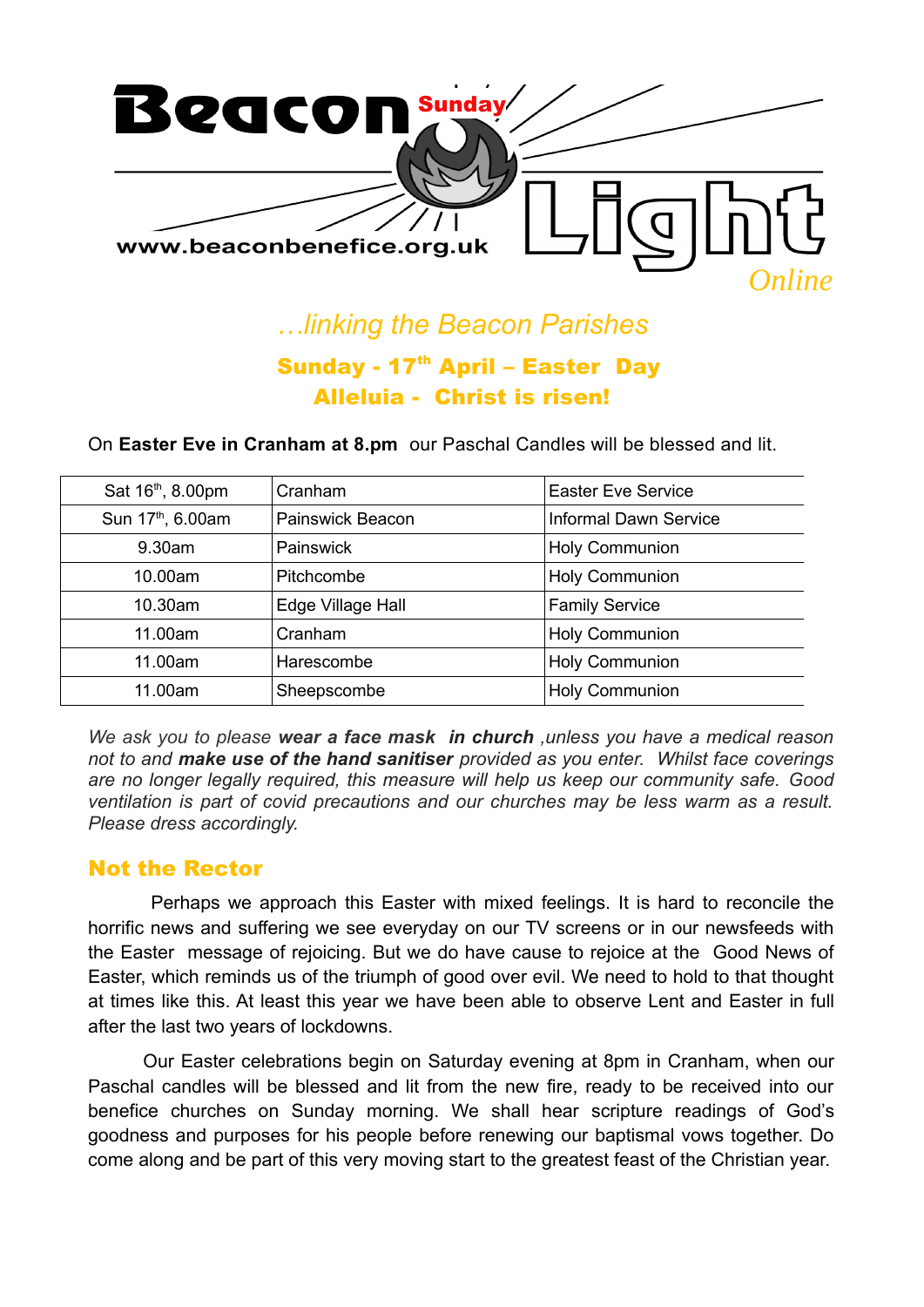After Easter as we move further into Spring, we are making some changes to our worship routines. These reflect the wishes of our parishes as we move forward Our monthly benefice service will begin to move around the parishes. We shall begin on May 1st with a service in Cranham at 10am. Do be aware of those who may wish to share transport if you are going by car.

Also from May, services on Sundays in Painswick will all start at 10am, instead of the current varying start times. This will be less confusing for everyone and hopefully 10am will be easier for many of our congregation.

May I wish you all a very happy Easter.

*Revd. Andrew*

## Readings

#### *Collect*

God of glory,

by the raising of your Son you have broken the chains of death and hell: fill your Church with faith and hope; for a new day has dawned and the way to life stands open in our Saviour Jesus Christ.

#### *Psalm 118.14-24*

The LORD is my strength and my might; he has become my salvation.

There are glad songs of victory in the tents of the righteous: 'The right hand of the LORD does valiantly; the right hand of the LORD Is exalted; the right hand of the LORD does valiantly.' I shall not die, but I shall live, and recount the deeds of the LORD. The LORD has punished me severely, but he did not give me over to death.

Open to me the gates of righteousness, that I may enter through them and give thanks to the LORD.

This is the gate of the LORD; the righteous shall enter through it. I thank you that you have answered me and have become my salvation. The stone that the builders rejected has become the chief cornerstone. This is the LORD's doing; it is marvellous in our eyes. This is the day that the LORD has made; let us rejoice and be glad in it.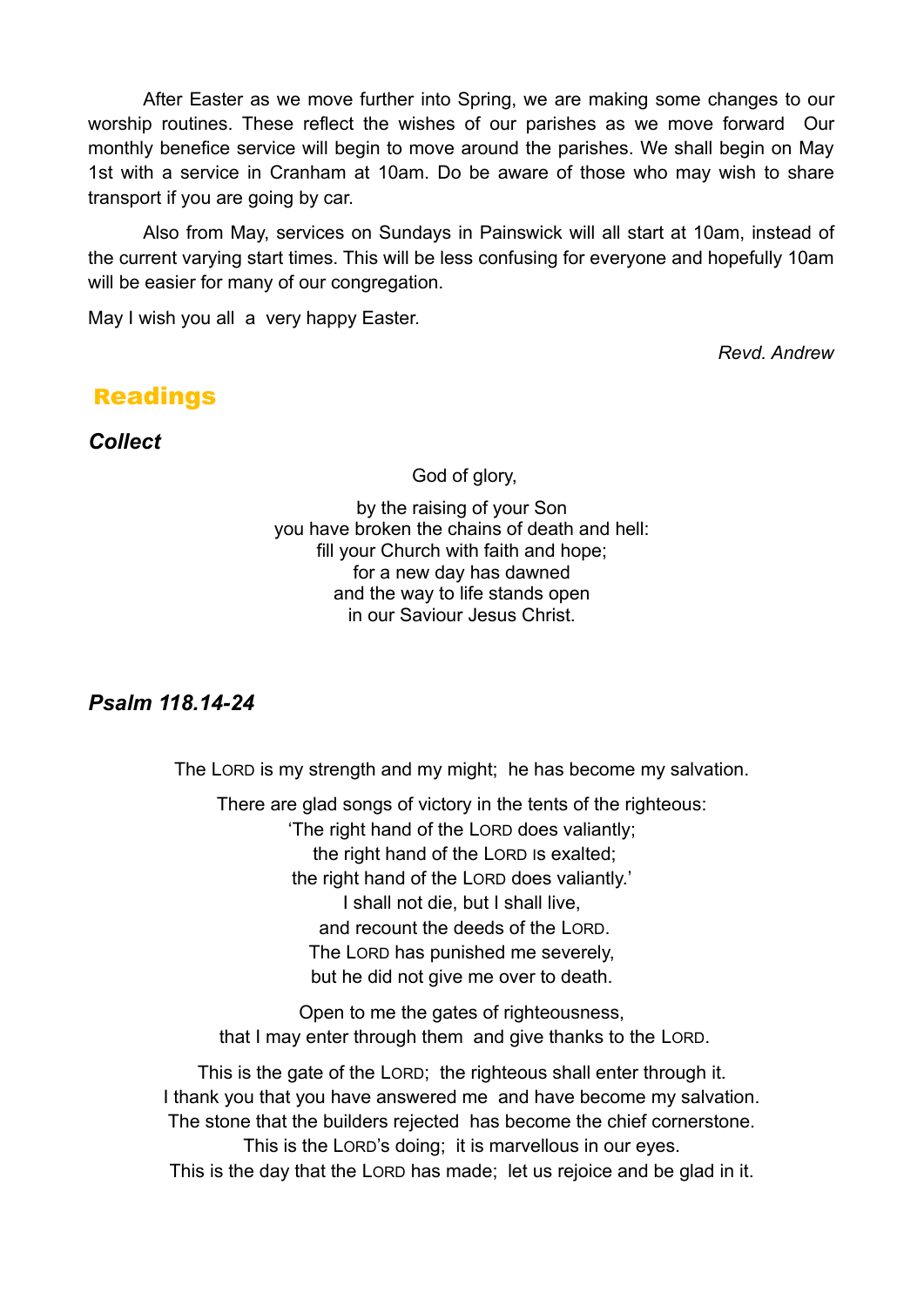## *The Gospel according to John 20.1-18*

Early on the first day of the week, while it was still dark, Mary Magdalene came to the tomb and saw that the stone had been removed from the tomb. So she ran and went to Simon Peter and the other disciple, the one whom Jesus loved, and said to them, 'They have taken the Lord out of the tomb, and we do not know where they have laid him.' Then Peter and the other disciple set out and went towards the tomb The two were running together, but the other disciple outran Peter and reached the tomb first. He bent down to look in and saw the linen wrappings lying there, but he did not go in. Then Simon Peter came, following him, and went into the tomb. He saw the linen wrappings lying there, and the cloth that had been on Jesus' head, not lying with the linen wrappings but rolled up in a place by itself. Then the other disciple, who reached the tomb first, also went in, and he saw and believed; for as yet they did not understand the scripture, that he must rise from the dead. Then the disciples returned to their homes.

But Mary stood weeping outside the tomb. As she wept, she bent over to look into the tomb; nd she saw two angels in white, sitting where the body of Jesus had been lying, one at the head and the other at the feet. They said to her, 'Woman, why are you weeping?' She said to them, 'They have taken away my Lord, and I do not know where they have laid him.' When she had said this, she turned round and saw Jesus standing there, but she did not know that it was Jesus. Jesus said to her, 'Woman, why are you weeping? For whom are you looking?' Supposing him to be the gardener, she said to him, 'Sir, if you have carried him away, tell me where you have laid him, and I will take him away. Jesus said to her, 'Mary!' She turned and said to him in Hebrew, "Rabbouni!' (which means Teacher). Jesus said to her, 'Do not hold on to me, because I have not yet ascended to the Father. But go to my brothers and say to them, "I am ascending to my Father and your Father, to my God and your God." ' Mary Magdalene went and announced to the disciples, 'I have seen the Lord'; and she told them that he had said these things to her.

## *This is the Gospel of the Lord*

What do you notice first about this famous passage from John's gospel? Perhaps it is the fear that you imagine is instilled in Mary Magdalene when she realizes that her Lord's body has been taken. Or maybe you are struck by the seemingly random detail that one disciple outruns the other. Mary stays at the tomb when the disciples return to their homes. The text does not explicitly tell us why she does so. We might infer from her weeping that she needs space to grieve the loss of Jesus a second time. Unlike Peter and John, she does not yet understand that he is risen, but she's about to! In the midst of her despair, Jesus comes. He comes to her right at her most vulnerable, when she least expects it, and most needs it.

•Jesus has a funny way of showing up just when we need him, especially when we do not expect him. Does the Risen One ever come to you in that way? •Does Jesus ever surprise you by showing up just when you need him most? How do you know he is there?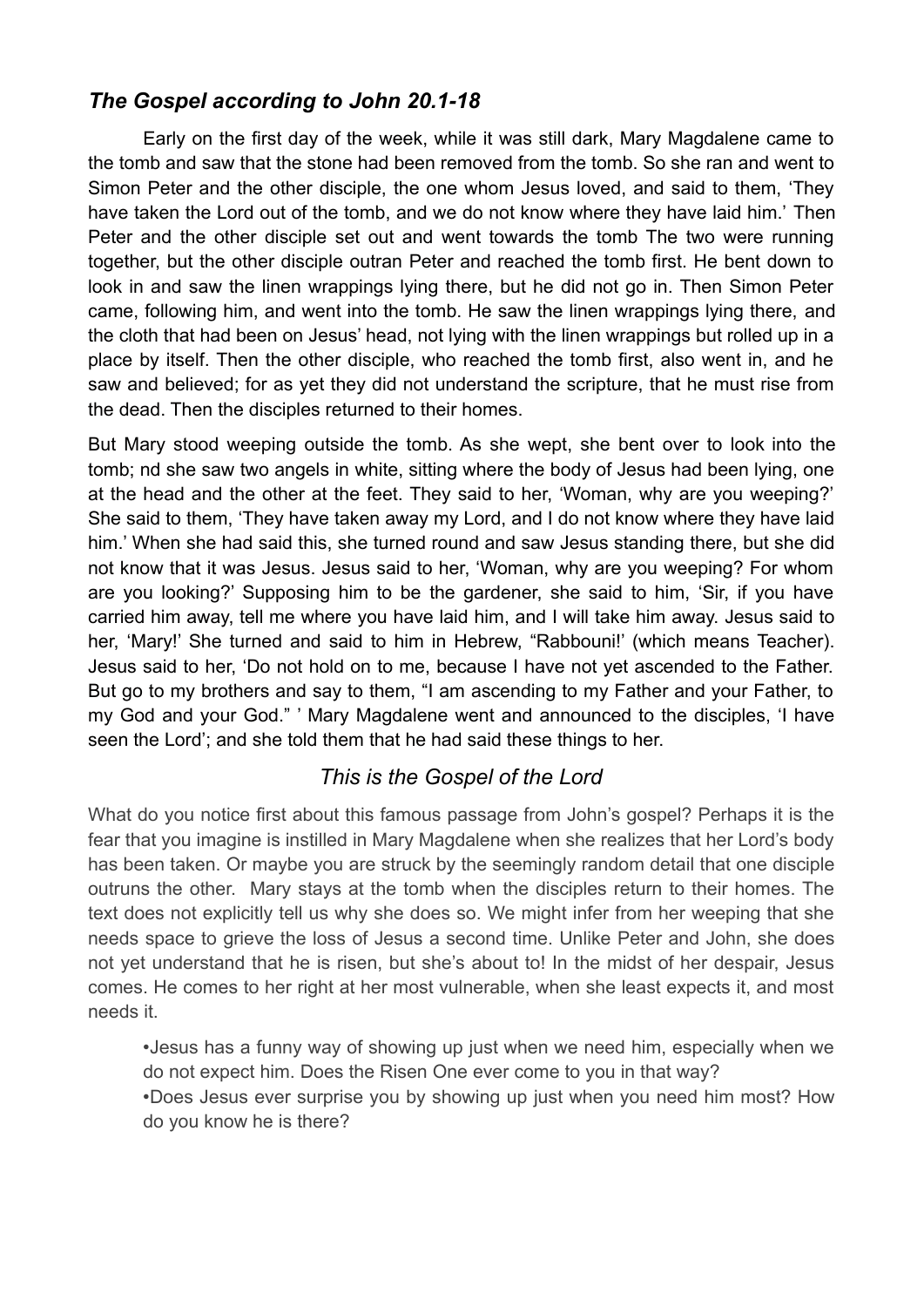### Beacon People

Our prayers are asked for all who are sick, especially **Rebecca Applebee-Crabb, Richard Garrett, Frauke Hankamer, Andrea Linsell, Jenipher Pritchard** and **John Turkington.** Pray for all those people, whether they are relatives or friends, who care for the sick and disabled in their own homes and for those undergoing cancer treatment at this time.

We pray also for all the charities which this benefice supports, including Christian Aid, GARAS, Marah, Sportily , Stroud Citizens Advice, Stroud Foodbank and The Vine Project and all from our churches and villages who work in the NHS and in care homes.

We also remember before God all who have died recently, especially **Pauline Berry, Tim Heal, Pam Lyster, Terri Rohrbeck** and **Peter Walklett** as well as all whose anniversaries of death fall at this time. May they and all the departed rest in peace and rise in glory.

#### **Notices**

At Painswick on Easter Day the congregation are encouraged to wear **Easter bonnets**! ( and I'm sure they would be appreciated in our other churches as well!)

~~~~~~~~~~~~~~ **Easter Dawn Service.** For those who would like to 'greet the dawn' as we celebrate the wonder of the resurrection, we will be holding an short, informal time of praise and worship on the side of Painswick Beacon, followed by an invitation to breakfast.

When : Start at 6am - for sunrise at 6.08am! Easter Sunday morning.

Where : Use the Car Park opposite Painswick Golf Club/The Waypoint GL6 6TL.

It is right next to the Cemetery. Then take the short walk up the path to the first golf hole marker (black and white) where we will assemble. Someone will be by the car park to point the way.

What to bring : Good voices for singing our Easter hymns and songs; If you have and wish - a percussion instrument of any kind to make 'joyful noise'; A verse of Scripture, or words of praise to share together. Warm clothes!

And after : an invitation to a simple breakfast at Ian Marsh's home, Mynd House, The Highlands.

Who? For everyone - young, older, families, dogs...... Co-ordinated by Rev Helen Sammon and others.

**~~~~~~~~~~~~~**

The Lent Lunches in St. Mary's Church Rooms on the 5th and 13th April raised £485 for the Christian Aid/DEC Ukraine appeal. Thank you to all who supported the lunches either by attending, donating or preparing the delicious soup.

**Attention all Gardeners** During Christian Aid week, 15-21 May, there will be a bring and

buy garden shop on Friday  $20<sup>th</sup>$  and Saturday 21st. If any keen or budding (pun intended) gardener would like to grow plants for the shop or is dividing some clumps it would be greatly appreciated. Information on the salmon supper, lunches and cream teas will be available closer to the time. - *The Painswick Valley Christian Aid Committee* 

~~~~~~~~~~~~~~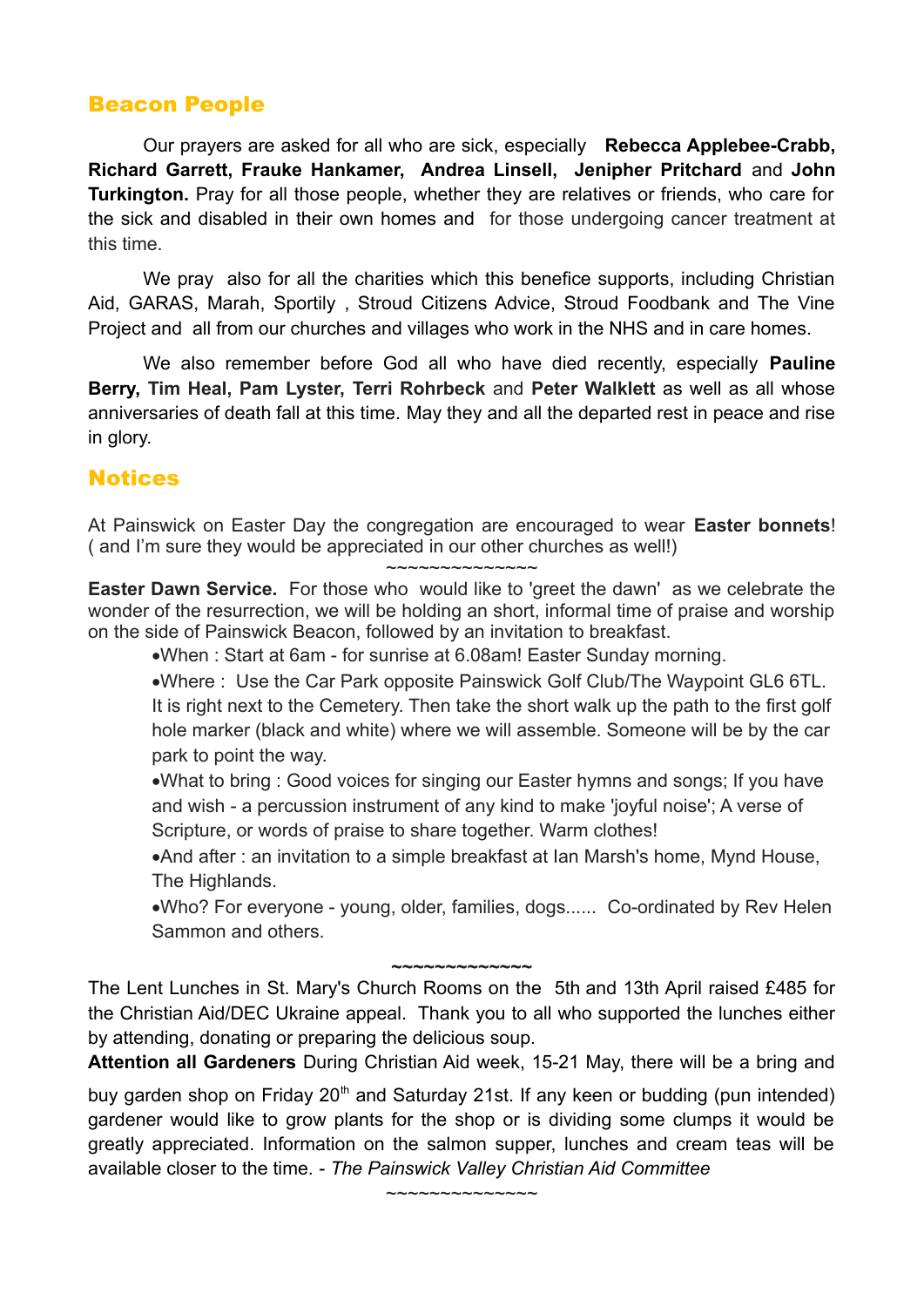Thank you all for your very generous donations throughout the Covid outbreak. We are now facing another crisis, increase in fuel costs and food. This has put many more people on the poverty line seeking help. The **Foodbank** are inundated with requests and are having to send out more deliveries than ever. Please give generously. **Our next collection is on Wednesday 11 May 10am -12 noon in Stamages Lane car park and at the stocks by St Mary's Church Painswick** The following items are recommended but anything would be gratefully received. Tinned Ham, Fray Bentos Pies, Instant Noodles, Fruit Juice, Squash, Jam, Marmite, Peanut Butter, Chocolate Spread. We have plenty of Pasta, Tea and Cereal! Thank you. If you wish to donate on line Foodbank banking details are CIO sortcode 09-01-29 Acc 21994911 Once again many thanks for your support.

**~~~~~~~~~~~~~~**

**PAINSWICK MUSIC SOCIETY'S 76 th Season** of wonderful concerts all take place in St Mary's Church on Saturday afternoons.

*30 th April* at 4pm – Voces8. Programme: Choral Music Celebrating Regeneration

*14 th May* at 3pm - Iyad Sughayer (piano). Programme includes works by Haydn, Schubert, Schumann, Sibelius and Helen Ottaway

Memberships and tickets can be bought online at: [www.painswickmusicsoc.co.uk](http://www.painswickmusicsoc.co.uk/) All ticket and membership enquiries to Edward Bowron: tickets@painswickmusicsoc.co.uk or 07789 006006

**~~~~~~~~~~~~~~**

Are you able to give some of your time and skills to **help Marah support people in poverty and hunger?** Marah Trust is a Christian charity based in Stroud. Our purpose is to offer friendship, good food, advice, respect and hope to the people who come to us for help. Our Drop-in operates four times a week and we are currently in need of volunteers for Fridays and Saturdays who can be there from 12:00 pm to 3:30 pm. Volunteers are required to attend twice a month minimum. Please contact the Marah Office for further details: please call 01453 367006 (Mon to Wed) or contact [office@marah.org.uk](mailto:office@marah.org.uk) (Please include a contact phone number in your email).

**~~~~~~~~~~~~~~ The Severn Forum Lecture on 5th May** is entitled" Jesus and the Incarnation" . It will be given by Dr. Crispin Fletcher-Lewis, Dept of Theology and Religious Studies, University of Gloucestershire. 7.45pm Elwes Lecture Theatre, Park Campus, Cheltenham. To join by Zoon, please contact Revd. Philip Averay Tel 01291 620980 email [revphilipaveray@gmail.com](mailto:revphilipaveray@gmail.com)

**~~~~~~~~~~~~~~** *Cranham Community Response Team: The initial contact for Cranham residents is:* [nigelrobincooper@gmail.com](mailto:nigelrobincooper@gmail.com) *Tel: 07973 340227*

**The Painswick Community Support initiative** provides community support for Painswick. If you need support, please contact 07956 203087

[painswickcommunity@gmail.com](mailto:painswickcommunity@gmail.com)

**Community Hub Friday Coffee Morning every Friday 10am -11.30** in the Town Hall. Tea, coffee and home-made cakes. All are welcome.

#### **Future Dates for your Diary**

Friday April 22nd - drop-in visit from Debbie Collicott, Community Police Officer. If you need help or support or have any questions, call us on 07956203087 (our phone is manned 7 days a week from 9am-5pm) or email us at [painswickcommunity@gmail.com](mailto:painswickcommunity@gmail.com)

**Lions Clubs Message in a Bottle** is a simple but effective way for people to keep their basic personal and medical details where they can be found in an emergency on a standard form and in a common location - the fridge. Message in a Bottle helps emergency services personnel to save valuable time in identifying an individual very quickly and

**~~~~~~~~~~~~~~**